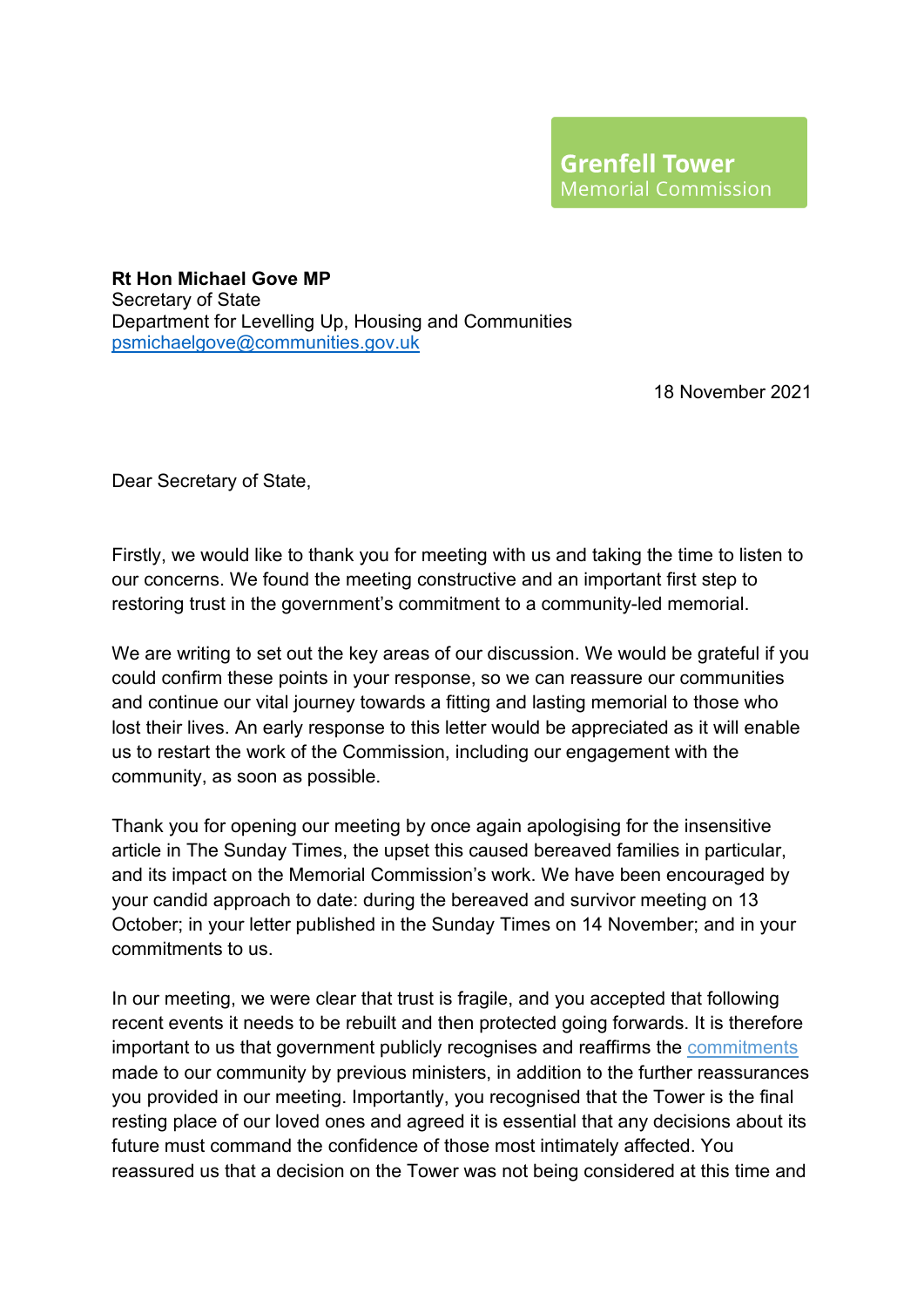that a decision would only ever be expedited to keep our community safe. Publishing your response to this letter and these commitments on *gov.uk* will help to start rebuilding trust and protect those commitments in the years ahead.

Lasting change to ensure that no other families suffer in the way that we have and the journey towards a fitting and lasting memorial are essential, but as you recognised these are only part of the overall picture. To be able to begin to heal, we need individuals to be held accountable for the loss of our loved ones. As you have heard directly from families, justice is a critical part of our journey. The experience of the Hillsborough families has shown the importance of protecting all evidence to reduce the chances of a failed trial and potential accountability being lost. It is not sufficient for justice authorities to state they have no further need for the building, or that they are 'confident' that the Tower will not be needed as part of any future trial. We need absolute certainty and clarity on this for us to begin to have confidence.

We emphasised the need for trust in the Tower safety advice and any decisions that are based on it. You stated that you had seen some of the most recent engineering reports and that the advice is clear that the Tower is currently safe. It is incredibly important that there is clarity about this point to avoid continued speculation and distrust. Should the safety advice change, you re-confirmed that government will support the bereaved and survivor families and community to appoint an independent structural engineer of their choosing. This should be in good time and with full access to the Tower, as well as any information that government already holds. This transparency was refreshing and we thank you for reiterating that there should be "nothing to hide".

Finally, thank you for recognising the progress the Commission has made. We remain committed, as individuals and as a Commission, to establishing a permanent memorial to ensure what happened at Grenfell is never forgotten. You acknowledged that the Commission is an independent body with an elected mandate, and that we cannot carry out our work without the trust of our communities, and especially without the support of bereaved families. You helpfully confirmed the importance of ensuring anyone interested in giving their views about the memorial should do so to the Commission and not to or through central government. This is important as we want to speak directly with everyone affected. Our role is to represent their views on the future memorial.

Our approach to working with families and the community is based on sensitivity and respect; these are conversations that cannot and should not be rushed. You agreed that the memorial process and decisions on the Tower need to move step by step and at the pace of the community.

We are all on a journey, and our shared goal is that what happened at Grenfell on the 14 June 2017 is never forgotten by future generations.